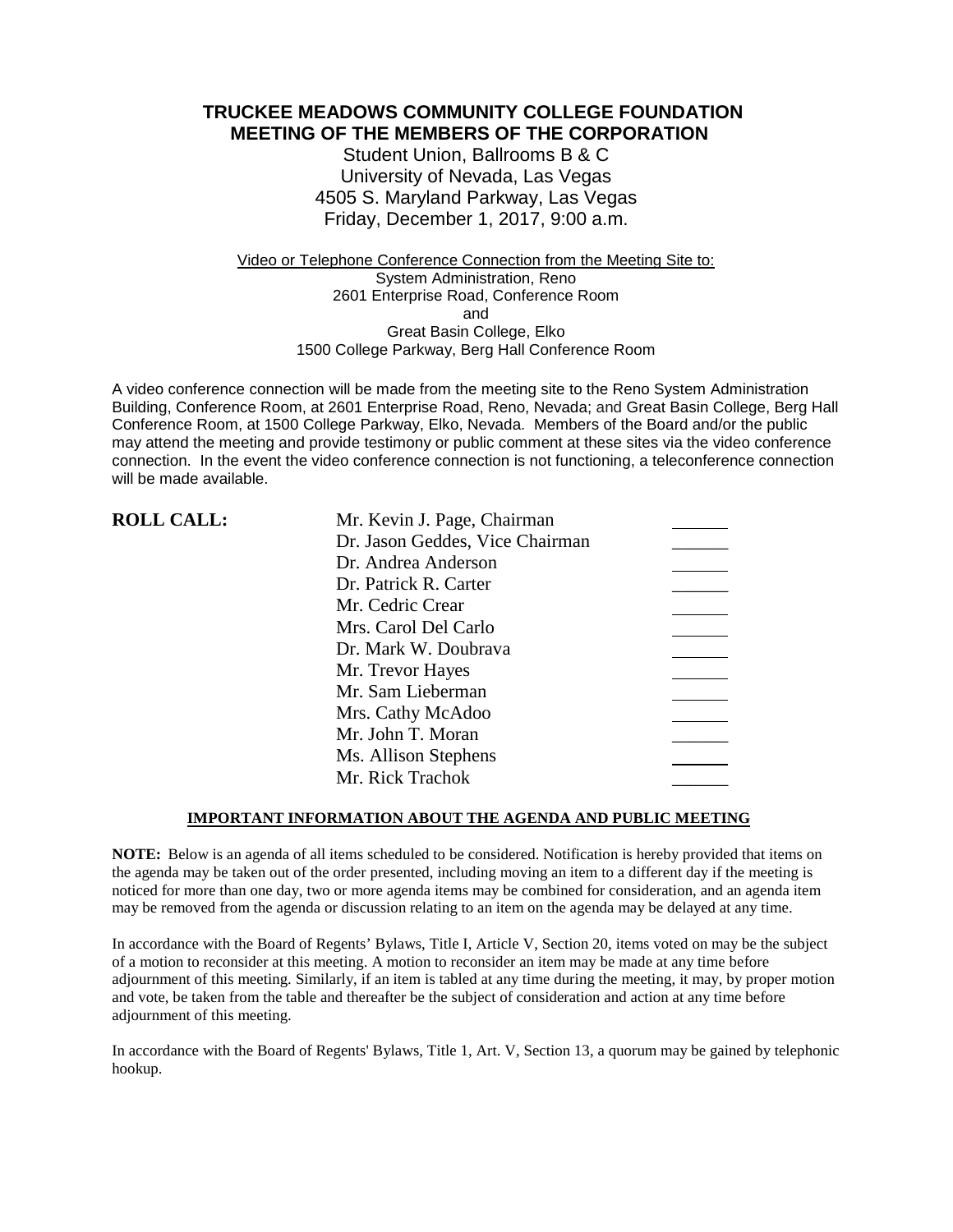TMCC Foundation Agenda Page 2 12/01/17

Some agenda items are noted as having accompanying reference material. Reference material may be accessed on the electronic version of the agenda by clicking the reference link associated with a particular item. The agenda and associated reference material may also be accessed on the Internet by visiting the Board of Regents' website at:

### <http://system.nevada.edu/Nshe/index.cfm/administration/board-of-regents/meeting-agendas/>

Many public libraries have publicly accessible computer terminals. Copies of the reference material and any additional support materials that are submitted to the Board of Regents' Office and then distributed to the members of the Board of Regents after the mailing of this agenda but before the meeting, will be made available as follows: 1. Copies of any such materials are available at the Board of Regents' Office at 2601 Enterprise Road, Reno, Nevada and the Board of Regents' Office at 4300 South Maryland Parkway, Las Vegas, Nevada. A copy may be requested by calling Angela R. Palmer at (775) 784-4958; 2. Copies of any such materials will also be available at the meeting site.

Reasonable efforts will be made to assist and accommodate physically disabled persons attending the meeting. Please call the Board office at (775) 784-4958 in advance so that arrangements may be made.

### **1. PUBLIC COMMENT INFORMATION ONLY**

Public comment will be taken during this agenda item. No action may be taken on a matter raised under this item until the matter is included on an agenda as an item on which action may be taken. Comments will be limited to three minutes per person. Persons making comment will be asked to begin by stating their name for the record and to spell their last name. The Committee Chair may elect to allow additional public comment on a specific agenda item when that agenda item is being considered.

In accordance with Attorney General Opinion No. 00-047, as restated in the Attorney General's Open Meeting Law Manual, the Committee Chair may prohibit comment if the content of that comment is a topic that is not relevant to, or within the authority of, the Board of Regents, or if the content is willfully disruptive of the meeting by being irrelevant, repetitious, slanderous, offensive, inflammatory, irrational or amounting to personal attacks or interfering with the rights of other speakers.

The Truckee Meadows Community College (TMCC) Foundation requests approval of its Annual Report, including the Annual Gift Report, as presented by Mr. Brad Woodring, Chair of the TMCC Foundation. *[\(Ref. TMCC-2\)](https://nshe.nevada.edu/wp-content/uploads/file/BoardOfRegents/Agendas/2017/nov-mtgs/foundation-refs/tmcc/TMCC-2.pdf)*

### **3. OFFICERS INFORMATION ONLY**

At the annual meeting of the Board of Trustees on November 15, 2017, the following officers are anticipated to be nominated for election to serve a two-year term from January 1, 2018 – December 31, 2019.

> Gigi Chisel, Chair Jesse Murray, Vice-Chair Dr. Mindy Loksin, Treasurer

**2. ANNUAL REPORT FOR POSSIBLE ACTION**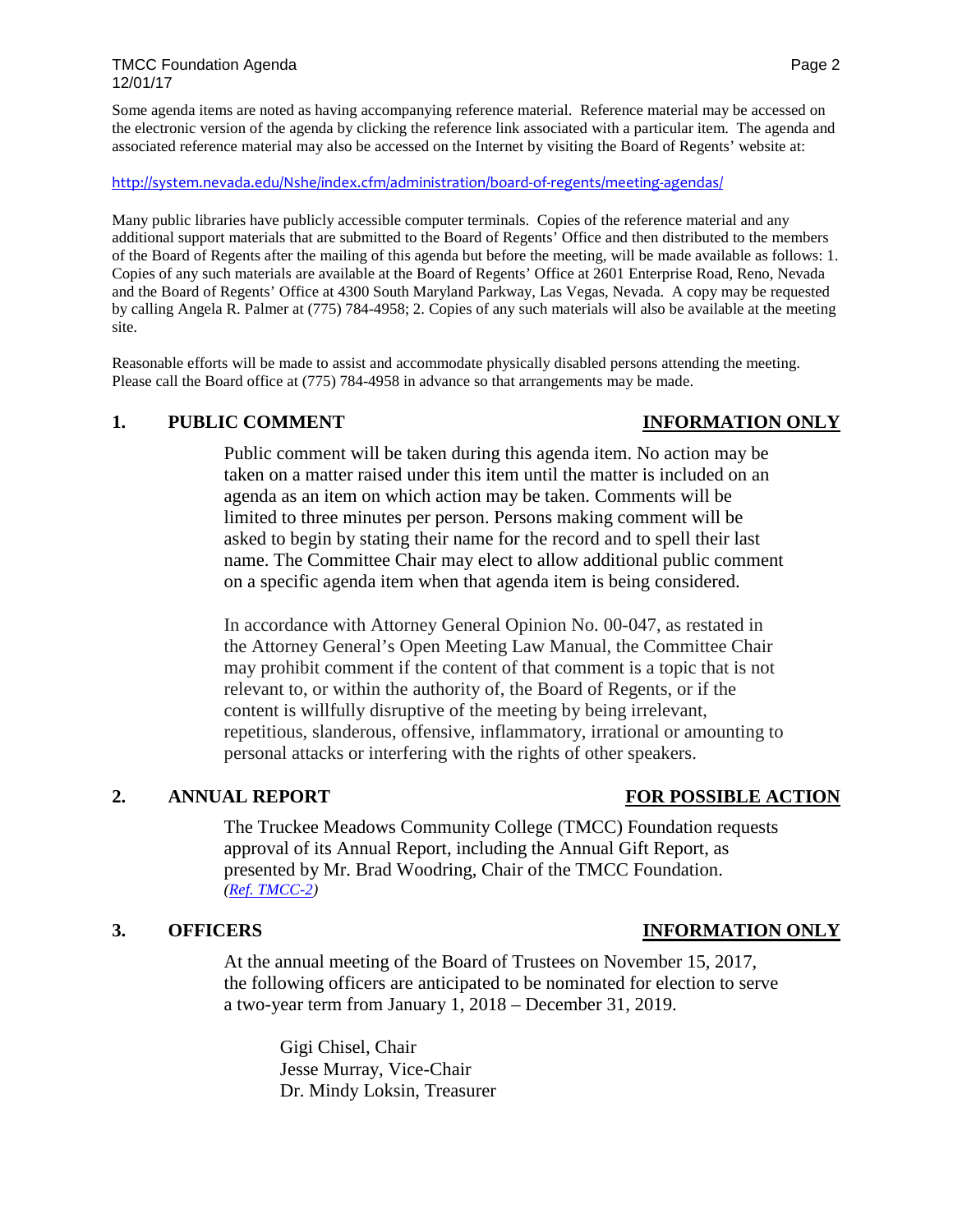## **4. CONSENT ITEMS FOR POSSIBLE ACTION**

Consent items will be considered together and acted on in one motion unless an item is removed to be considered separately by the Chairman.

## **4a. FINANCIAL STATEMENTS AND FOR POSSIBLE ACTION MANAGEMENT LETTER**

The TMCC Foundation requests approval of the TMCC Foundation Audited Financial Statements along with its Management Letter for the year ended June 30, 2017, along with the top 10 payee schedule. *[\(Refs. TMCC-4a\(1\)](https://nshe.nevada.edu/wp-content/uploads/file/BoardOfRegents/Agendas/2017/nov-mtgs/foundation-refs/tmcc/TMCC-4a(1).pdf) an[d TMCC-4a\(2\)\)](https://nshe.nevada.edu/wp-content/uploads/file/BoardOfRegents/Agendas/2017/nov-mtgs/foundation-refs/tmcc/TMCC-4a(2).pdf)*

# **4b. APPOINTMENTS FOR POSSIBLE ACTION**

The TMCC Foundation requests approval of the appointment of the following individual to the TMCC Foundation Board of Trustees for a two-year term from 2018-2019:

Dr. Mindy Lokshin

# **4c. REAPPOINTMENTS FOR POSSIBLE ACTION**

The TMCC Foundation requests approval of the reappointment of the following individuals to the TMCC Foundation Board of Trustees for a two-year term from 2018-2019:

> Sean French Cary Groth Alan Olive Rod Sanford Brad Woodring, Past Chair

## **5. NEW BUSINESS INFORMATION ONLY**

Items for consideration at future meetings may be suggested. Any discussion of an item under "New Business" is limited to description and clarification of the subject matter of the item, which may include the reasons for the request.